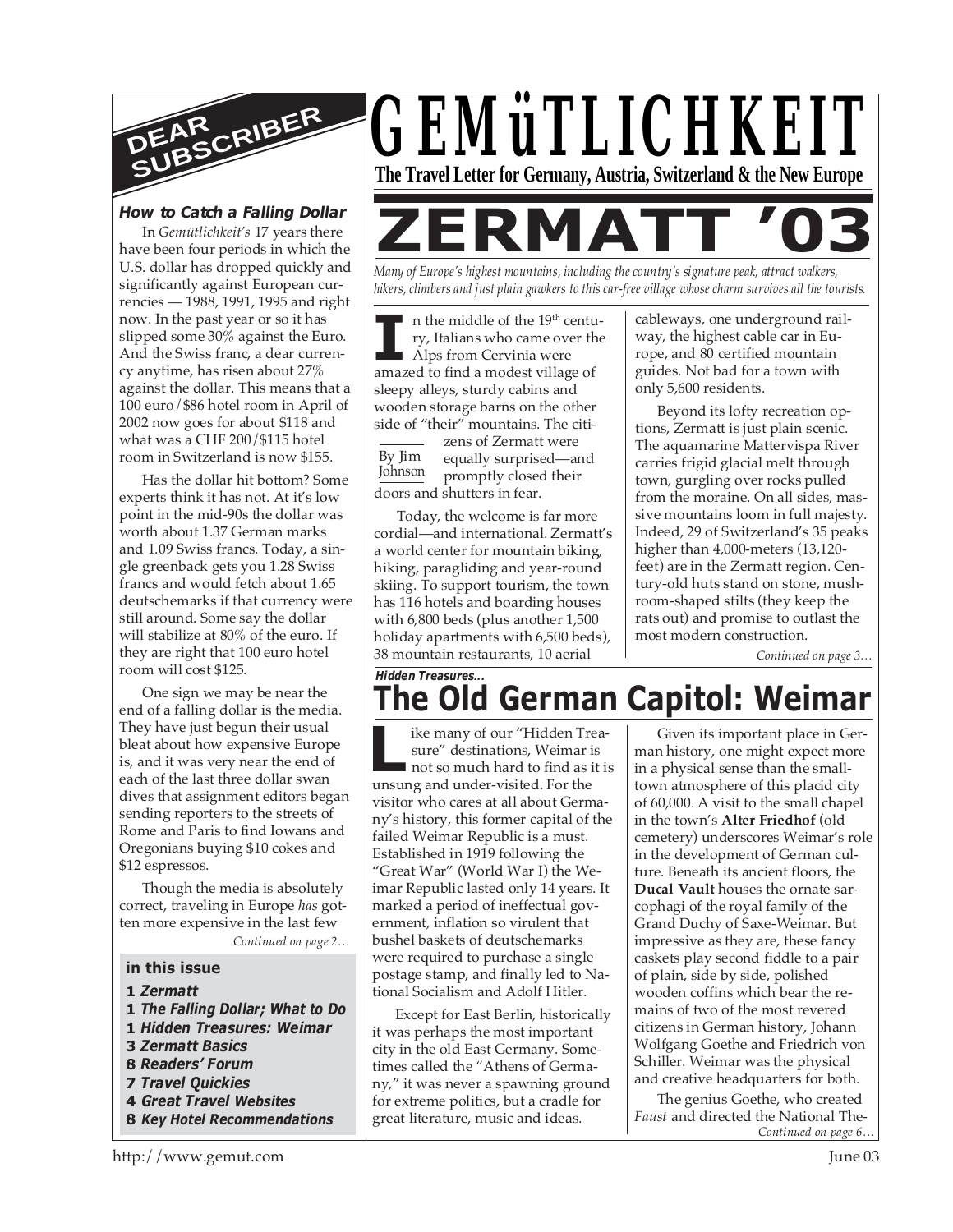#### http://www.gemut.com

### *DEAR SUBSCRIBER Continued from page 1*

months, the sound bites never tell the whole story. For example, a chunk of almost every European vacation budget is airfare and those are about as cheap as they've ever been. Rail passes have remained pretty stable for the past three years (but watch out in 2004 if the euro stays strong), and you can still rent a four-door, airconditioned car in Germany for slightly less than \$30 per day including tax.

That leaves food and lodging. Let's talk first about some tactics to save money on hotel bookings.

#### Head for the Countryside

Youngest son Andy, his wife Margaret, and 18-month-old daughter Amanda, left at the end of May on a two-week trip to Germany. At **Gasthof-Pension Hofmann**, (Altenstein, 96126 Maroldsweisach, tel. +49/09535 391, fax 1441, web: www.gasthof-hofmann.de) in the tiny but interesting town of Altenstein, near Coburg, they'll stay several days and pay E21 (\$25) per night per adult (kids under six free) for a room with private bath, a small sitting area with couch, and a balcony with a spectacular view. The price includes a cooked-to-order breakfast. This is their second time at the hotel, and it's an easy drive to such interesting destinations as Bamberg, Coburg and even Nürnberg.

Find the "Bib Hotels" A day or so prior to their depar-

ture from the U.S., they asked about a first-night hotel. Out came the *Michelin Red Guide for Germany*. On map page #5 in the front of the book we noted one of the new "Bib Hotel" symbols spotted next to the town of Bad Soden Salmünster, 61 km eastnortheast of the Frankfurt Airport. Photos on the website of the **Berghotel Berlin** (Parkstrasse 8, 63628 Bad Soden-Salmünster, Tel. +49/06056/ 91220, fax 91 22 55, web: www.berghotel-berlin.de, email: info@berghotel-berlin.de) were convincing enough to email for a onenight reservation. In a few hours came a E75 (\$89) quote for a double room with baby bed. Nobody even asked for a credit card.

This story illustrates a couple of ways to save money on hotels in Europe. The first is to spend more time outside major cities where prices are much lower. The German and Austrian countrysides abound with inexpensive accommodations and one way to locate them in Germany is to do as Andy did, use the new "Bib Hotel" symbol in Michelin to find inexpensive hotels the guides say offer "a warm welcome and good standards of comfort and service."

#### Stay Put

Another dollar-saving tactic is to stay longer in one place. Most country hotels discount for multiple night stays. The previously-mentioned **Gasthof-Pension Hofmann** offers a super seven-night deal that includes breakfast *and* dinner for about \$425 per week. That's a little over \$30 per

night, per person.

Typical of longer-stay deals in Austria is the resort hotel, **St. Peter,** in Seefeld, which offers seven nights for the price of six, a 14% saving.

#### Lower Expectations

Next, you might consider stepping down in class. Those accustomed to five-star luxury may not care that hotel rooms in Europe are 30% more expensive than they were a year ago. On the other hand they will discover that some three and four star hotels are just as luxurious as those in the five-star category — and often have more charm. (Remember, the stars have to do with services availability of room service, whether or not the hotel has doormen, etc. and not quality.) In Berlin, for example, the **Hotel Adlon**, a five-star with 24-hour room service, uniformed doormen, and plenty of officious

*Continued on page 8…*

# **Using Gemütlichkeit**

• Foreign currency prices are converted to U.S. dollars at the exchange rate in effect at the time of publication. • Hotel prices listed are for one night. Discounts are often available for longer stays.

• All hotel prices include breakfast unless otherwise noted.

• Local European telephone area codes carry the "0" required for in-country dialing. To phone establishments from outside the country, such as from the USA, do not dial the first "0".

# **Logging on to our Website**

Except for the most recent 12, back issues in text format from January 1993 are available free to subscribers only at http://www.gemut.com (click on "For Members Only"). To access the issues enter the user name and password published in this space each month. The new codes are:

User Name: **horn** Password: **9494**

| Vol. 17, No. 5 <b>GEMÜTLICHKEIT</b>                                                                                                                                                                                                                                                                                                                                                                                                                                                                                                                                                                                                                                                                                          |                                                                                                                                                            | <b>HOTEL RESTAURANT RATING KEY</b>                   |                                                                                                                         |                                                                                                                              |            |
|------------------------------------------------------------------------------------------------------------------------------------------------------------------------------------------------------------------------------------------------------------------------------------------------------------------------------------------------------------------------------------------------------------------------------------------------------------------------------------------------------------------------------------------------------------------------------------------------------------------------------------------------------------------------------------------------------------------------------|------------------------------------------------------------------------------------------------------------------------------------------------------------|------------------------------------------------------|-------------------------------------------------------------------------------------------------------------------------|------------------------------------------------------------------------------------------------------------------------------|------------|
| <b>June 2003</b><br>The Travel Letter for Germany, Austria, Switzerland & the New Europe                                                                                                                                                                                                                                                                                                                                                                                                                                                                                                                                                                                                                                     |                                                                                                                                                            | <b>Rating Scale</b><br>Excellent                     | <b>Scale</b><br>$16 - 20$                                                                                               | <b>Restaurant Criteria</b><br>Food                                                                                           | 65%        |
| <b>Publishers:</b><br>Editor:<br><b>Contributors:</b><br><b>Web Master:</b>                                                                                                                                                                                                                                                                                                                                                                                                                                                                                                                                                                                                                                                  | Robert H. & Elizabeth S. Bestor<br>Robert H. Bestor<br>Doug Linton, C. Fischer, R. Holliday, Jim Johnson<br>Paul T. Merschdorf                             | Above Average<br>Average<br>Adequate<br>Unacceptable | $12 - 15$<br>$8 - 11$<br>4 -<br>-3<br>0<br>$\sim$                                                                       | Service<br>Atmosphere                                                                                                        | 20%<br>15% |
| <b>Consulting Editor:</b><br>Thomas P. Bestor<br><b>Subscription Dept:</b><br><b>Kurt Steffans</b><br><b>Subscriber Travel Services:</b><br>Andy Bestor, Laura Riedel<br>Gemütlichkeit (ISSN 10431756) is published 11 times each year by UpCountry<br>Publishing, 288 Ridge Road, Ashland OR 97520. TOLL FREE: 1-800/521-<br>6722 or 541/488-8462, fax: 541/488-8468, e-mail travel@gemut.com. Web<br>site: www.gemut.com. Subscriptions are \$59 per year for 11 issues. While<br>every effort is made to provide correct information in this publication, the<br>publishers can make no guarantees regarding accuracy.<br><b>POSTMASTER: SEND ADDRESS CHANGES TO:</b><br>Gemütlichkeit, 288 Ridge Road., Ashland OR 97520 | <b>Hotel Rating Criteria</b><br>People/Service<br>Location/Setting<br>Guestrooms<br>Public rooms<br>Facilities/Restaurant                                  | 30%<br>15%<br>30%<br>5%<br><b>20%</b>                | <b>Value Rating</b><br><b>Outstanding Value</b><br>Very Good Value<br>Average Value<br>Below Average Value<br>A Rip-Off | <b>Scale</b><br>$17 - 20$<br>$12 \overline{ }$<br>- 16<br>11<br>9<br>$\sim$<br>$5 - 8$<br>Δ<br>0<br>$\overline{\phantom{a}}$ |            |
|                                                                                                                                                                                                                                                                                                                                                                                                                                                                                                                                                                                                                                                                                                                              | <b>Special @Designation</b><br>By virtue of location, decor, charm, warmth of management, or<br>combination thereof, an especially pleasant establishment. |                                                      |                                                                                                                         |                                                                                                                              |            |
| Gemütlichkeit                                                                                                                                                                                                                                                                                                                                                                                                                                                                                                                                                                                                                                                                                                                |                                                                                                                                                            | 2                                                    |                                                                                                                         |                                                                                                                              | June 03    |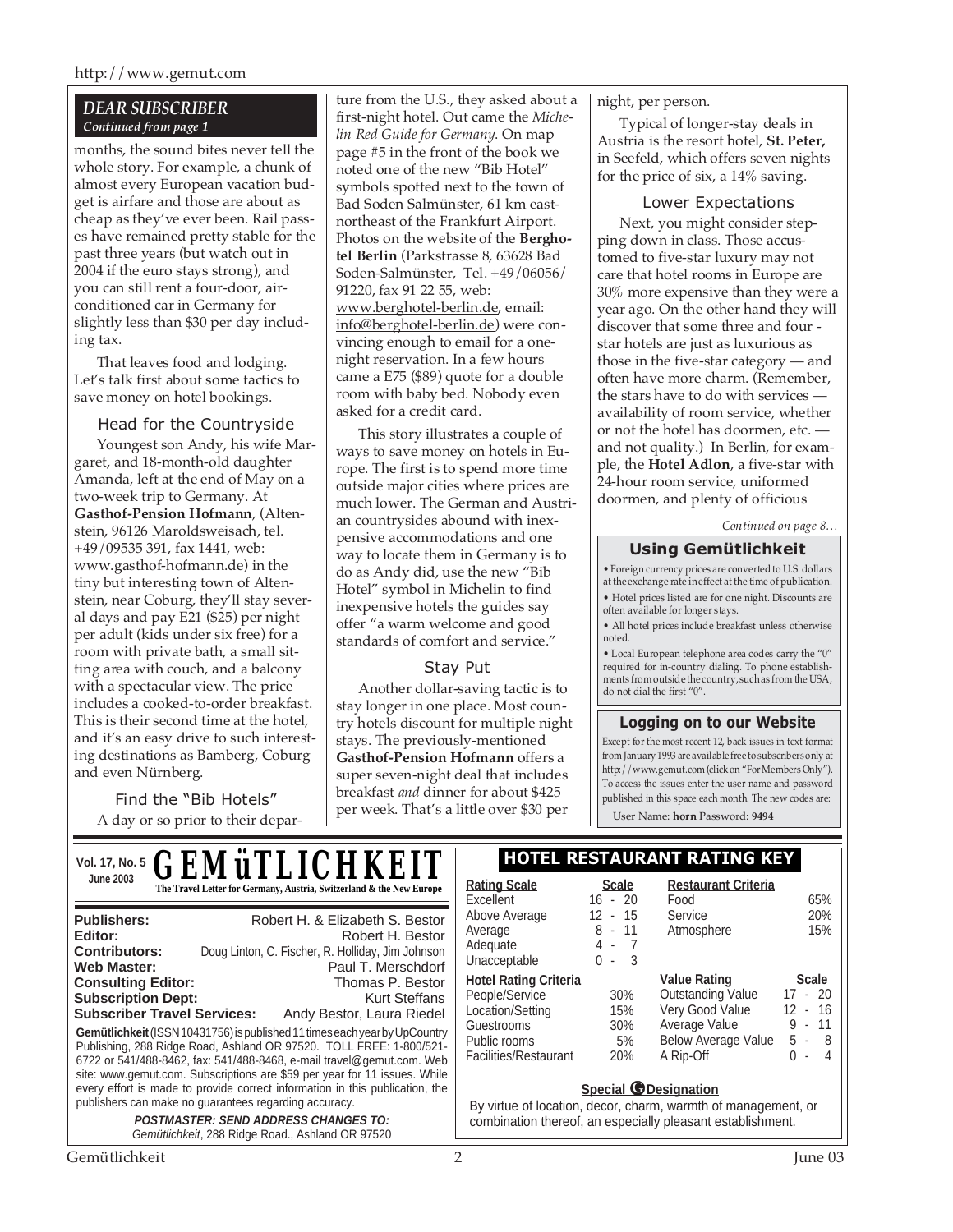### *ZERMATT Continued from page 1*

Hiking is easily the primary outdoor summer activity. Visitors follow maps and well-marked trails. Some join tours or hire guides. Popular outings include a three-hour expedition along a snowy ridge from the Klein Matterhorn to the Breithorn for CHF 135 (\$105). A four-hour glacier excursion costs about 110 CHF (\$85).

Zermatt seems far more laid-back than most mountain resorts. People of all ages are dressed for their activity of choice, not to make a fashion or net-worth statement. Since everyone walks in this auto-free town, there's more social interaction on the streets. Most everyone is relaxed and smiling as they stroll the town. Even the new **Casino Zermatt**, which opened in December, doesn't have a dress code.

From the base stations, an extensive network of 31 lifts carries visitors to a variety of peaks, lookouts and trailheads. The Klein Matterhorn and Rothorn base stations are served by lifts, while the Gornergrat features a funicular railway. Anyone who visited in the past and was confused by the multiple offers of Zermatt's several cable car companies will be pleased to learn that the four companies merged last year. There's one timetable, one rate chart, one website and, significantly, one company issuing tickets.

This cooperation helped create the new **Peak Pass**, which offers unlimited travel for stays from 3-21 days, a best bet for visitors who plan to log extended mountain time. A three-day pass, for example, is CHF 154 (\$119) and a five-day pass CHF 200 (\$155). Or choose any three days during a five-day visit for CHF 170 (\$132). Children from 6-16 are halfprice.

A highlight of any visit is the Klein Matterhorn, at 3,883 meters (12,736-feet) the highest peak served by the region's cable cars and the highest viewing platform in Europe. ("High Alpine Zone. Move Slowly," signs warn.) At the summit station, it's another three minutes on foot through a tunnel that emerges to bright sunshine and deep snow.

#### **Zermatt Basics Population:** 5,600

**Elevation:** 1,605 meters (5,264 feet)

**Tourist Information:** Zermatt Tourism, Bahnhofplatz, P.O. Box 247, CH-3920 Zermatt, tel +41 027 966 8100, fax +41 027 966 8101, email zermatt@wallis.ch, web www.zermatt.ch.

#### **Driving Distances:**

| Basel     | 401 km | 324 miles |
|-----------|--------|-----------|
| Bern      | 138 km | 86 miles  |
| Frankfurt | 754 km | 469 miles |
| Geneva    | 241 km | 150 miles |
| Lausanne  | 173 km | 107 miles |
| Milan     | 237 km | 147 miles |
| Munich    | 660 km | 410 miles |
| Vienna    | 922 km | 573 miles |
| Zurich    | 257 km | 160 miles |
|           |        |           |

#### **Fastest Rail Times:**

| Frankfurt | 7 hours, 43 minutes  |
|-----------|----------------------|
| Geneva    | 3 hours, 41 minutes  |
| Milan     | 3 hours, 40 minutes  |
| Munich    | 9 hours, 38 minutes  |
| Paris     | 7 hours, 51 minutes  |
| Vienna    | 14 hours, 25 minutes |
| Zürich    | 4 hours, 46 minutes  |

#### **Important Arrival Info:**

**Auto** — No private cars are allowed in Zermatt. Park in the open-air lot in Täsch for CHF 9-11 and take a shuttle train (every 20 minutes) the last 3 miles to Zermatt. If you park in a garage, take a garage taxi to the Zermatt entrance. Most hotels provide electric car shuttle service from the station and village entrance. Another option is to park in free parkand-ride lots in Visp and take the Zermatt Railway.

**Train** — For those who come by rail, it takes 90 scenic minutes to climb the final leg up the rugged Visp Valley from the village of Brig to Zermatt (note that the private Matterhorn Gotthard Railway does not recognize any rail passes). From its starting point at 672 meters (2,204 feet), the train travels 44 kilometers (27 miles) past six sets of steep climbs until it reaches Zermatt at 1605 meters (5,264 feet).

#### **Major airports:** Zurich, Milan, Geneva

A short walk across the snow leads to another tunnel, this one carved into the glacier. Exhibits explain glaciers and geology en route to an almost magical grotto 15 meters (49 feet) below the surface with ice sculptures carved from giant blocks.

Then it's outside again to a view that almost overwhelms: mountains to the horizon, their peaks reaching into a rich, blue sky.

# **Lodging**

(Rates listed here are for summer, which is high season for most hotels. Also, unless otherwise stated, rates

include both breakfast *and* dinner.)

### Hotel Perren

Zermatt's Hotel Perren, just a short distance from the train station, consists of the original building constructed in the 1950s and renovated in 2000 and a newer building added in the 1970s. Thus, if you want the most up-to-date rooms and facilities, ask for the "old wing." Regardless of age, the hotel offers a pleasant mix of rustic and modern. The lofty lobby opens to a lounge with piano and fireplace, and a glass elevator brings guests to the upper floors.

Rooms seem to have been designed with American tastes in mind; they're large and cheerful with blond larch woodwork and substantial bathrooms, most with both bath and shower. The best room in the house is easily 402, a top-floor suite with balcony overlooking the parish church and the Matterhorn. French doors separate the bedroom from the spacious living room with work area and couch. A slight step down is Number 303, a deluxe room with nearly 31 square meters (334 square feet) of space, not including ample closets. The standard rooms, located in the new wing, are smaller but still comfortable.

The hotel is owned and operated by the Perren and Bregy-Biner families, who have lived in Zermatt for generations. Members of the families know all the best trails (ski, bike or hiking) and are usually on hand to share tips—or to discuss their best runs of the day.

**Contact:** Hotel Perren, CH-3920 Zermatt, tel +41/027/967 0145, fax 967 5562, email:

hotel.perren@reconline.ch, web: www.reconline.ch/hotel-perren **Daily Rates:** Singles CHF 125 (\$97), doubles CHF 230-299 (\$178-232) **Rating:** QUALITY 15/20 VALUE 15/20

# Admiral



With 24 rooms spread across four floors, this quiet and cordial three-star hotel is delightfully cheerful and welcoming. The staff quickly learns names and any special interests and needs and is quick to help or offer suggestions. The hotel is quite convenient, just five **EDITOR'<sup>S</sup> CHOICE**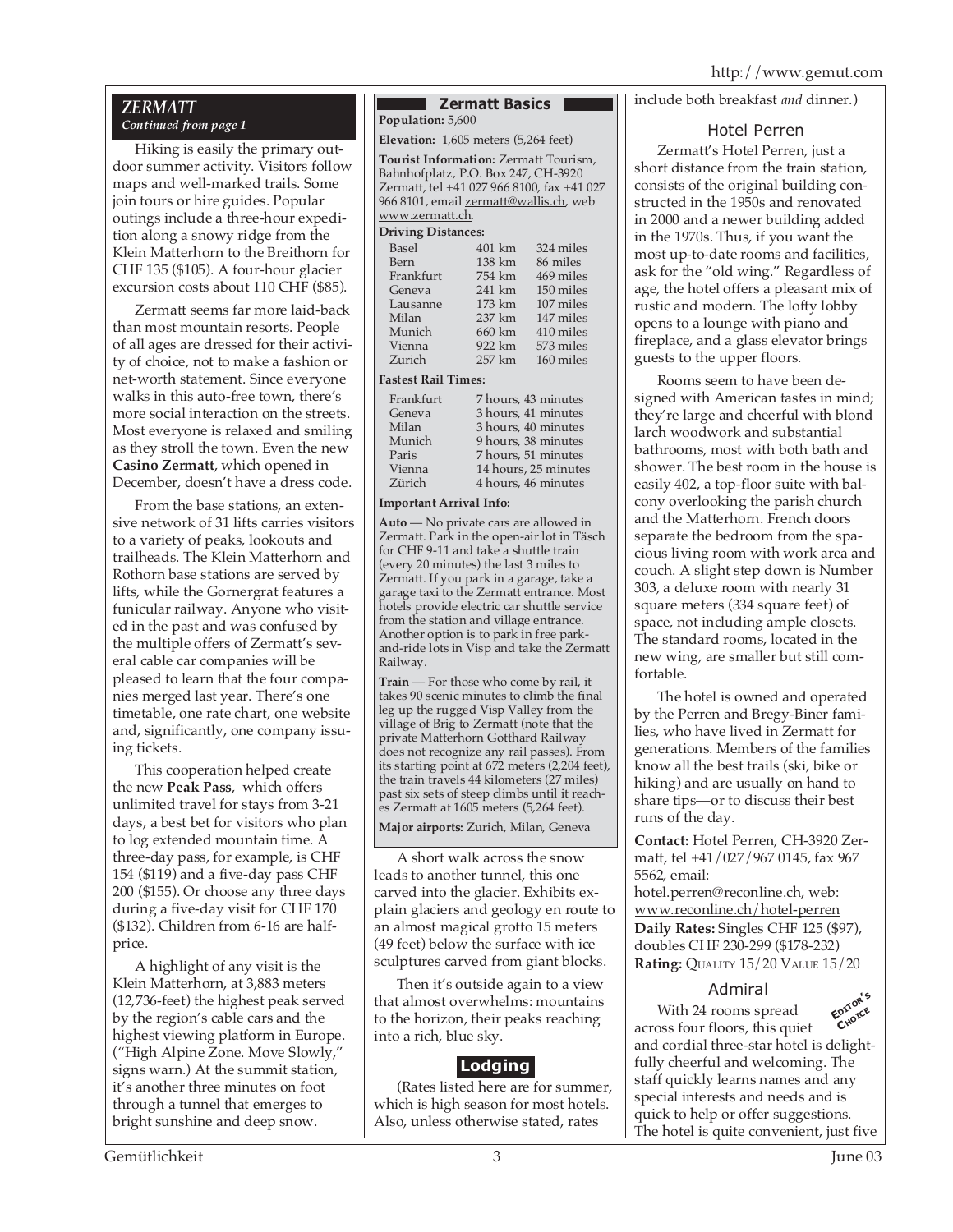minutes from the train station and tourist office, and 15 minutes from the lift to the Klein Matterhorn.

Most rooms in the five-story hotel have balconies. Number 302 is simple but spacious, more than comfortable, with a bath/shower combination and a large balcony looking to the Matterhorn. It's also farthest from the Gornergrat Railway tracks, which can get noisy during early-morning runs.

**Daily Rates:** Singles CHF 100 (\$78), doubles CHF 180 (\$140) **Contact:** Hotel Admiral, CH-3920 Zermatt, tel. +41/027/967 1515, fax 967 5058, email info@hoteladmiral.ch, web www.hoteladmiral.ch.

**Rating:** QUALITY 14/20 VALUE 16/20

Grand Hotel Zermatterhof

The Grand Hotel Zermatterhof proudly declares its five-star presence with decorative letters stretched across the building's exterior. Maybe guests being chauffeured to the hotel by the hotel's horse-drawn carriage need a reminder where they're headed. But any doubts they're about to experience a very grand hotel are removed when they approach the elegant, wood-carved, marble-inlaid reception desk.

Although the Zermatterhof has its origins in 1879, it undertook exten-

#### **Key Websites for the Traveler**

**• www.gemut.com** Gateway site for travelers to Germanic Europe, including car rental, rail passes, hotel bookings, traveler feedback, travel tips and past issues (free access to back issues for subscribers; see log-on info on page 2).

**• www.viamichelin.com** The Michelin database of hotels and restaurants plus great interactive trip planning tools.

**• www.travelgearnow.com** Guidebooks, maps, travel accessories, name-brand luggage, all at 10% off for subscribers.

**• www.mapblast.com** Map and automobile trip planning. Locates routes and distances.

**• bahn.hafas.de/bin/query.exe/en** German rail. Train schedules throughout Europe, not just Germany.

**• www.sbb.ch/index\_e.htm** Swiss and European rail schedules.

**• www.ski-europe.com** Top web resource for skiers with much data on Alpine resorts.

**• www.myswitzerland.com** Website of Switzerland's national tourist authority.

**• www.germany-tourism.de** Germany's national tourist authority.

**• www.anto.com** Austria's national tourist authority. **• http://www.hhog.de** Website for an alliance of historic German cities.

sive remodeling in 1987. Of its 84 rooms, 26 are suites and nearly 60 offer a view to the Matterhorn. Along with other amenities, the hotel offers a wellness area with swimming pool, sauna, steam room and fitness center.

In the standard room category, Number 519 is especially spacious and bright, thanks in part to a skylight and to larch wood floors and furniture. The view is to the Riffelalp and other peaks east of the Matterhorn. Room 410 looks to the Matterhorn and has an especially large bathroom (with shower-bath) and walk-in wardrobe, as well as a convenient desk/work area.

Among deluxe rooms, Number 406 is on a corner with a large balcony and views north into the valley and west over old wooden huts to the Matterhorn. Number 403 is typical of the more recently renovated rooms, with blue and cream wall fabrics framed by larch, an embossed ceiling, and built-in Bose speakers, even in the bathroom.

**Daily Rates:** Singles CHF 345-440, (\$267-347), doubles CHF 610-680 (\$473-527), suites CHF 950-1480 (\$736-1,147). Transfer from train station: CHF 12 (\$9) per person with luggage.

**Contact:** Grand Hotel Zermatterhof, CH-3920 Zermatt, tel +41/027/966 6600, fax 966 6699, email: zermatterhof@zermatt.ch, web: www.zermatt.ch/zermatterhof. **Rating:** QUALITY 18/20 VALUE 16/20

# Alex Hotel

The Alex is quite likely Zermatt's most eclectic hospitality establishment. It's much more like an all-inclusive resort — with bar, nightclub, dancing, outdoor restaurants, grassy terraces, tennis courts, saunas, and large swimming pool with grotto. Cancun meets Switzerland.

Some might find elements of the Alex a bit brash. For example, a billboard on the front of the hotel pulses messages Times Square-style to passersby. Amid carved angels, stained glass and statues, ceiling paintings are more reminiscent of Keith Haring than a village artist, and sometimes go a little over the top.

If any Zermatt hotel has the prototypical après ski atmosphere, it's definitely the Alex. Some travelers may find this too frenetic and commercial for their tastes, but the hotel's guests seemed to like it all just fine. They also seem to like the sumptuous — if often somewhat kitschy — guest rooms (67 in all). Mention the word *romance* when you're making your reservation (if that's indeed what you want), and the Alex staff will choose the perfect room, including fireplace, four-poster bed, two-person Jacuzzi and chilled champagne.

**Daily Rates:** Singles CHF 170-230 (\$132-178), doubles CHF 320-440 (\$248-341)

**Contact:** Alex Hotel, CH-3920 Zermatt, tel +41/027/966 7070, fax 966 7090, email hotelalexzermatt@spectraweb.ch, web www.hotelalexzermatt.com. **Rating:** QUALITY 16/20, VALUE 14/20

# **Mountain Hotels**

Those who desire more of a mountain lodge experience — with most or all of the comforts — will find three choices, including a fivestar resort, along the Gornergrat Railway, which climbs 696 meters (2,283 feet) over 10 kilometers (6.2 miles) from Zermatt to the Gornergrat summit. At the very least, it's a great daytrip and if your Zermatt stay is more than a couple of nights, one of them should be in a mountain hotel.

# Riffelalp Resort

During the 20-minute ride and 591-meter (1,938-foot) elevation gain on the Gornergrat railway from Zermatt to the Riffelalp Resort, the fourcar train passes through a tunnel the length of a football field. At the Riffelalp station — an oversized booth, really — a one-carriage electric train, the highest tramway in Europe, carries guests another five minutes along a mountain ridge to the fivestar Riffelalp Resort.

The hotel is perfect for guests who want to mix indoor luxury with exploration of the great outdoors. Zermatt's extensive network of mountain hiking trails starts at the front door. After a rigorous hike, a multicourse dinner awaits, and the sauna and pool are just seconds away.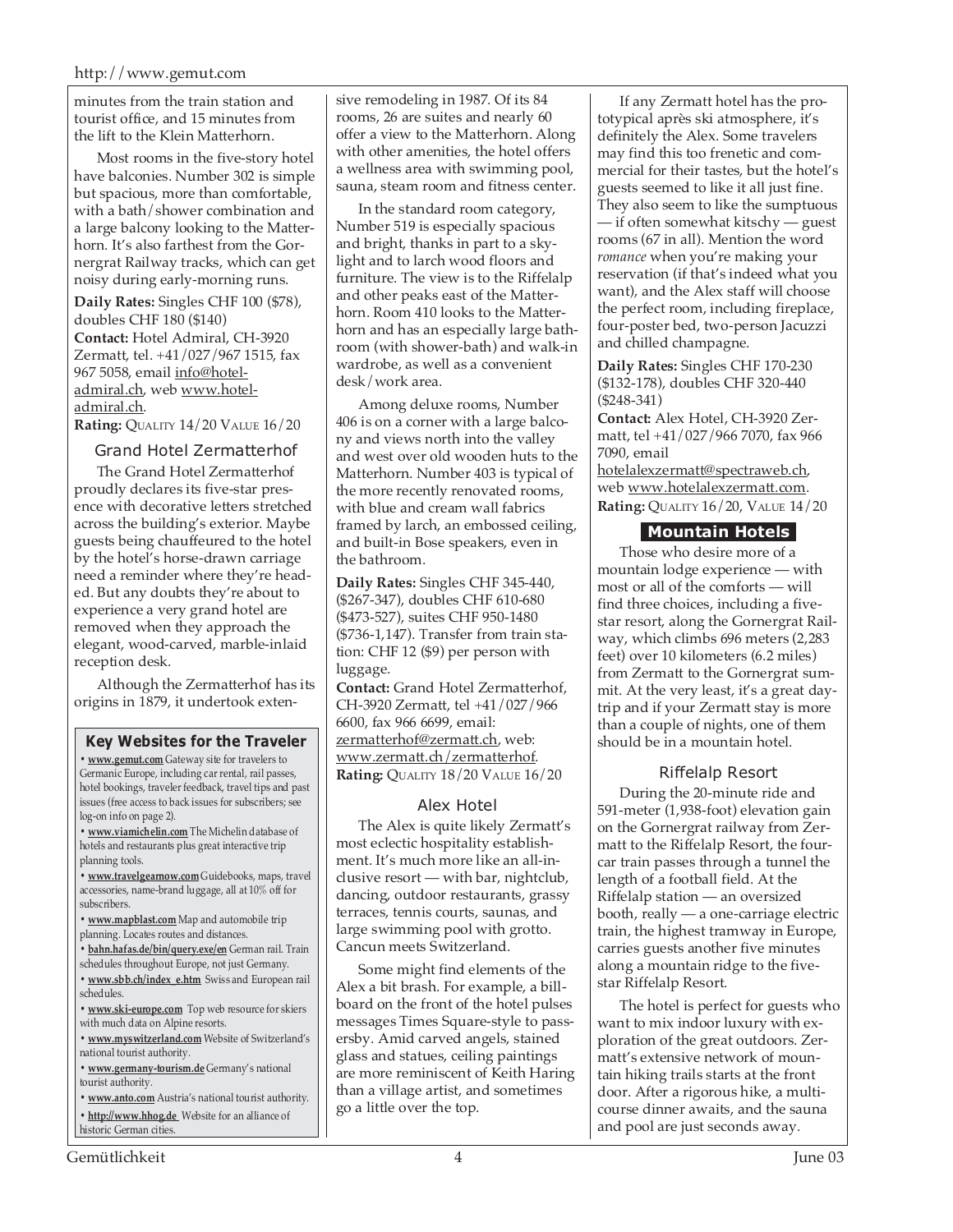The first Riffelalp Grand Hotel was built in 1884 and served guests until a massive fire in 1961. In 1988 the hotel was rebuilt and reopened. Additional construction was finished in 2000 to create today's resort.

Public spaces — grand and luxurious — feature lofty wooden ceilings, carved wood trim, marble surfaces, and granite floors scattered with colorful rugs. A popular spot is in front of the large fireplace with a view to the Matterhorn. The design employs many elements found in chalets but on a grander scale.

Guest rooms have plenty of wood in furniture, walls and ceilings. Many beds have hearts carved in their headboards. Room 108 is especially spacious with a large balcony that presents a view to the Matterhorn. Room 109 is a junior suite with bath and shower in one room, toilet in another. Ultra-comfortable beds with plush down comforters can lead to massive cocooning, especially since guest rooms also feature CD players, televisions and Bose speakers.

Recognizing that some guests may wish to pursue indoor activities rather than explore, the hotel offers a variety of amenities including a twolane bowling alley, free Internet access, a small cinema, billiards and a "vinothek" for wine tastings, plus restaurants, a grotto-like pool and various wellness facilities.

**Daily Rates:** Singles 265-345 CHF (\$205-267), double 490-630 CHF (\$380-488); jr. suites 800 CHF (\$620) **Contact:** Riffelalp Resort, CH-3920 Zermatt, tel +41/027/966 0555, fax 966 0550, email: reservation@riffelalp.com, web: www.riffelalp.com.

**Rating:** QUALITY 18/20, VALUE 16/20

# Hotel-Restaurant Riffelberg

From the Riffelalp station, it's another 15 minutes and 373 meters (1,223 feet) of elevation through the tree line to the Hotel-Restaurant Riffelberg. Passengers who leave the train at Riffelalp can watch it continue its climb across moss-covered rock and grassy ridges. The Matterhorn dwarfs it like a toy.

The four-story hotel lies across a pasture lorded over by goats. Much

of the structure dates from the middle of the  $19<sup>th</sup>$  century, when priests made the trip from Zermatt on mules. The most recent renovation was in 1987. Markus and Marianne Meier have managed the hotel for three years, and the young couple's pride in their mountain home and the 29 rooms under their care is evident.

As a three-star hotel, the Riffelberg has the requisite amenities such as direct dial phones and private bathrooms. Guestrooms are plain, basic and somewhat worn, but nonetheless clean and comfortable. Under the same ownership as the Zermatter Hof, much of the hotel's furniture consists of high-quality hand-medowns. For a two-window view of the Matterhorn, as well as to the Klein Matterhorn and to sheep pastures, Room 3 is the best choice.

The best view is perhaps from the dining area with a breathtaking panorama of the Matterhorn, the Gorner glacier and other peaks topping 4,000 meters. There's also a small granitetopped bar and a sauna area with Jacuzzi.

**Daily Rates:** Singles CHF 135 (\$105), doubles CHF 240 (\$186) **Contact:** Familie Markus and Marianne Meier, Hotel-Restaurant Riffelberg, CH-3920 Zermatt, tel +41/027/ 966 6500, fax 966 6505, email: riffelberg@zermatt.ch, web: www.zermatt.ch/matterhorn-group/ **Rating:** QUALITY 13/20, VALUE 14/20

# Hotel Kulm Gornergrat

At an elevation of 3,100 meters, the Gornergrat is the last stop on the Gornergratbahn. On one side, a row of riffled glaciers flows imperceptibly through a wall of 4,000-meter mountains creating a debris field of ground boulders. Glacial melt pours from swirls of unworldly blue ice. On the other side of the mountain lies Italy, though it might as well be Mars. There seems to be no world beyond the Gornergrat, especially as the clouds move in.

Iron letters spell out "H-O-T-E-L 1-9-0-7" on the meter-thick walls of the Hotel Kulm Gornergrat, Europe's highest two-star hotel. It stands on the summit like a fortress, and as a monument to solitude as the last train screeches down the tracks into the consuming clouds. On a promontory below the hotel, steinbocks clamber in the scree — either defying death or offering living proof of Darwin's theories.

Two miles up, with clouds filling in, the hotel feels like an island in the sky. After the last train departs, there's no way down and nearly nine hours until the next one. Agatha Christie would have found easy inspiration.

Rooms are utilitarian: four plaster walls, plain furnishings, and a sink. Showers and bathrooms are shared.

West-facing rooms look out to the Matterhorn, while east-facers view awesome sunrises (weather permitting, of course).

**Daily Rates:** Singles CHF 127-138 (\$98-107), doubles CHF 206-216 (\$160- 168) (slightly higher for Matterhorn view)

**Contact:** Hotel Kulm Gornergrat, CH-3920 Zermatt, tel +41/027/966 6400, fax 966 6404, email

gornergrat.kulm@zermattt.ch, web www.zermatt.ch/matterhorn-group **Rating:** QUALITY 11/20 VALUE 11/20



# Restaurant Whymper-Stube

The Restaurant Whymper-Stube, named for the Englishman who was in the first group to summit the Matterhorn — is a small downstairs restaurant with plenty of rustic charm and intimacy. There is a bar with six stools and a few tables. The dark wood decor gives the sense of a deepwoods cabin. This is a favorite stop for home-bound mountain guides.

The menu isn't extensive — mostly a variety of fondues and cheese and meat platters, with a couple standard dishes like pork cutlet and cordon bleu. A specialty is the Fondue Plausch, a cheese fondue with dried meat, cherries, pears, tomatoes, mushrooms, and onions. The cost is CHF 30 (\$23) per person, with a minimum of 3 people. The Whymper platter, for CHF 24 (\$19), consists of dried meat, cold ham, bacon, sausage, cheese and nuts. You can also order two appetizers and no entrée: for example, a platter of dried meat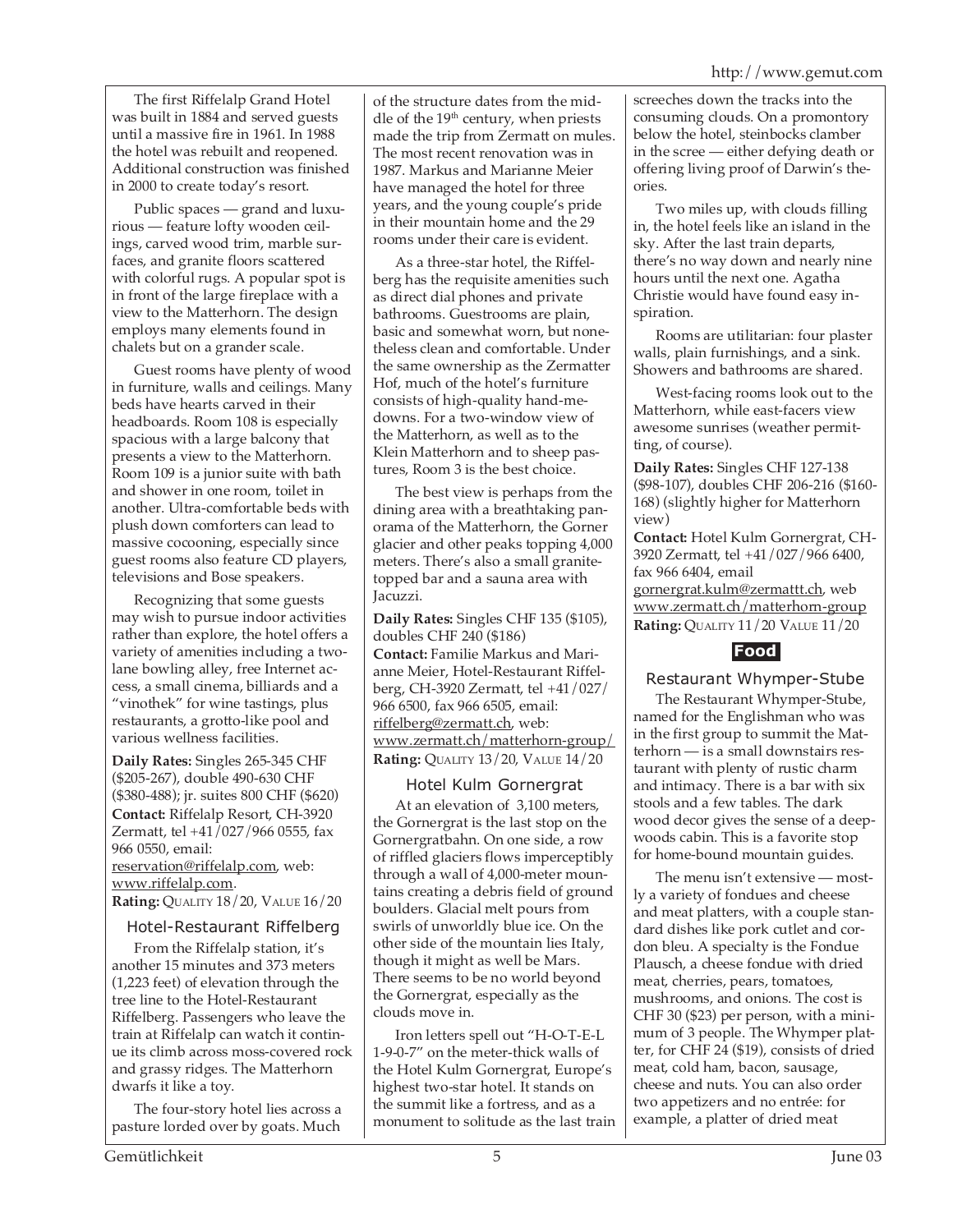#### http://www.gemut.com

served on a wooden board with the traditional pearl onions, pickles and tomato; and a platter of raclette, cheese melted and served on a plate with boiled new potatoes, pickles and pearl onions. Delicious fresh bread comes on the side.

**Contact:** Restaurant Whymper-Stube, CH-3920 Zermatt, tel +41/027/967 2296.

**Rating:** QUALITY 13/20, VALUE 15/20

### Restaurant zum See

The Restaurant zum See is  $\epsilon_{\text{opto}}^{\text{opto}}$ <br>
600-year-old former farmin a 600-year-old former farmhouse in a mountain hamlet about 145 meters (475 feet) above Zermatt. It's a traditional village with about 20 chalets, sheds, cabins and barns. Woods and mountains close in on all sides. On pleasant days, guests sit on the sunny stone patio facing ancient sheds and barns. Inside, guests enjoy the warmth of the open kitchen and seasoned dark wood.

Like many rewards, getting to lunch (the only meal served) at the Restaurant zum See requires effort. As owner Max Mennig says, "We're really well situated — only 40 minutes on foot." Or take the lift from Zermatt to Furi and walk down a well-worn (and easy) mountain trail for 15 minutes. After lunch, it's another 20 minutes — quite pleasant downhill to town.

Max and wife Greti take full advantage of local produce, cheeses and meats (dried or fresh). Most vegetables—beets, lettuce and herbs, for example—come from their garden and breads, pastas and desserts are made on the premises.

The Restaurant zum See excels at traditional cuisine with a creative, international bent. Lamb filet provençale, calf's kidney in a mustard cream sauce, and filets of rabbit in a morel cream sauce are examples. There is also more conventional fare, such as dried meat, local cheeses and *Rösti*—those delicious fried potatoes. Nearby Italy is fully represented with a variety of pasta dishes. Desserts are heavenly like a rhubarb torte sweet, sour and custardy — piled high with house-made cinnamon ice cream.

Most entrées fall between CHF

17-29 (\$13-22), with an average price of about CHF 24 (\$19). (On the way back to town, don't miss the Ricola Herb Garden with the 13 different herbs used in Ricola's products.)

**Contact:** Restaurant zum See, CH-3920 Zermatt, tel +41/027/967 2045, fax 967 2873, web www.zumsee.ch **Rating:** QUALITY 17/20 VALUE 17/20

#### Restaurant Le Chalet "Da Giuseppe"

Mention to any Zermatt resident — and to many visitors  $\frac{1}{\epsilon}$ <sub>p</sub> roke that you had a fantastic Italian **C**<sup>N</sup><sub>CO</sub><sub>LOCE</sub> meal, and they just assume it was at Giuseppe's. Indeed, the superb food and warmth of welcome he and his cozy restaurant bring to the dining experience, have brought Giuseppe Battaglieri a loyal following. The music of Italy— first opera, then ballads — creates an authentic Italian ambience, as do the Italian-speaking regulars discussing the day's news at the bar.

Service is exceptional. Your server greets you, hangs up your coat and within seconds of arriving you're treated to a small flute of sparkling wine followed by a dish piled high with excellent bruschetta. After another perfect appetizer, the server asks, "Shall I bring your entrée, or would you like a break?" Then, after a delightful platter of ravioli, you hear something entirely unfamiliar: "Would you like more?" An affirmative nod and you're quickly served another small portion — an experience repeated at dessert.

The menu features such dishes as mussels in spicy red sauce, ravioli stuffed with wild mushrooms and spices, fried calamari, stuffed artichokes, rabbit with polenta, mushrooms sautéed with garlic and parsley, lamb cutlet and, of course, pasta. Then desserts like panna cotta. Can't make up your mind? Order the "surprise" four-course dinner for CHF 60 (\$47). Entrées range from CHF 20-42 (\$16-34) with most pastas about CHF 26 (\$20) and meat dishes around CHF 36 (\$28). It's all very inventive and pleasant.

**Contact:** Restaurant Le Chalet "Da Giuseppe," CH-3920 Zermatt, tel. +41/027/967 1380 **Rating: QUALITY 16/20, VALUE 18/20** 

# *WEIMAR Continued from page 1*

ater, is often referred to as the greatest German of them all and his pal Schiller – as in Schiller's "Ode to Joy" in the glorious choral movement of Beethoven's 9th Symphony and the *William Tell* drama – is not far behind. Their impact on Germany is demonstrated by the literally thousands of Schiller *Strassen* and Goethe *Platzen*

Among Weimar's other famous citizens: the painter, Lucas Cranach the Elder; J.S. Bach and Franz Liszt, both of whom directed the local orchestra; Walter Gropius, founder of the original Bauhaus, which altered forever the course of modern design and architecture; and the philosopher, Friedrich Nietzsche.

in towns all over the country.

Of course, there is a **Cranachhaus**, a **Liszthaus**, a **Bachstube**, a **Schillerhaus**, a **Goethehaus** and even a **Goethe Gartenhaus** in the town's lovely **Ilm Park**, all of which can be visited.

The **Deutsches National Theater**, where the Weimar Republic's constitution was adopted in 1919, was almost totally destroyed in World War II but today offers a schedule of music and drama whose frequency and quality are extraordinary for a town of this size.

Visitors can also take in a variety of palaces and museums or make the grim, five-mile pilgrimage to Buchenwald, one of the largest of Hitler's concentration camps.

Even if most Americans know little of Weimar, the Germans, of course, are in love with the town and fully aware of its historical significance. Soon after unification, the government began pouring millions of deutschemarks into making it a showplace and it was Europe's Cultural Capital in 1999. Weimar is by far the smallest city so named and follows such European metropolises as Madrid ('92), Lisbon ('94), Copenhagen ('96) and Stockholm ('98).

# **Lodging**

Wolff's Art Hotel & Restaurant Stunning interior design – a 90s version of Bauhaus/Art Nouveau –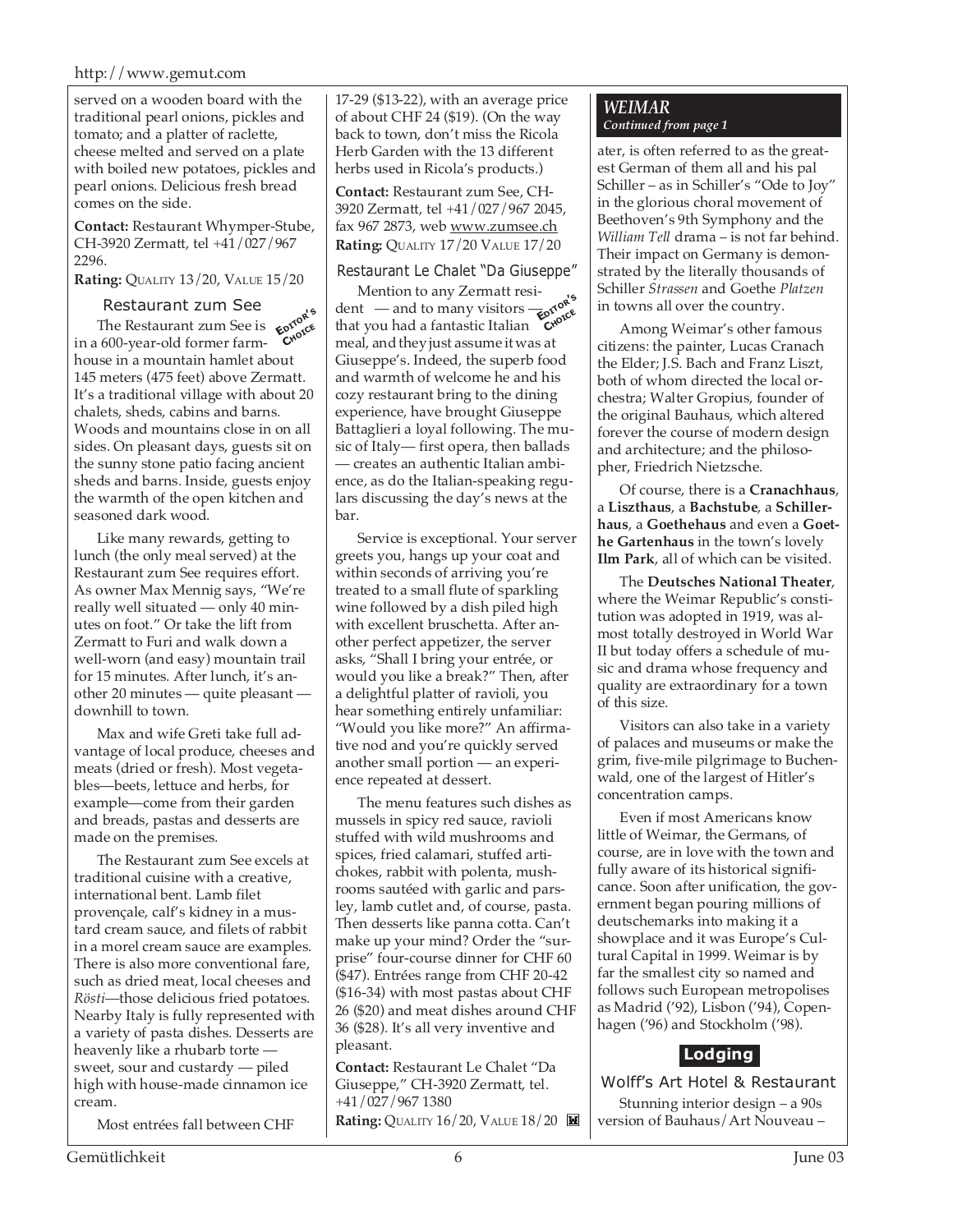and a fantastic collection of Polish and Czech poster art combine to make this hotel a visual delight.

Two extraordinary guestrooms are numbers 13 and 14 . We give a slight nod to the former but both are huge with massive white wood beams, dormer windows, lofty ceilings and large, well-furnished separate sitting areas. They are the best rooms we found in Weimar.

Most guestrooms, like Number 2, a light, airy corner double, have tiled floors (not to worry, there is radiant heating under all floors), high ceilings and windows, modern halogen lighting and spacious, sparkling, fully-tiled bathrooms.

The 35-room Wolff is actually four buildings located in a residential area about  $10$  minutes' walk from the center.

Beer enthusiasts should note that the hotel's restaurant is the only place in Weimar which serves Singer beer, made by a brewery "museum" in a nearby town.

Wolff's is the creation of an East German engineer, Dr. Christian Wolff, who purchased the property from descendants of a Jewish family, most of whom died in nearby Buchenwald. As a memorial to the family, Dr. Wolff has erected a tiled monolith that is a striking focal point of an outdoor conversation pit.

Factoring in the warm welcome with extraordinary decor and amenities, we rank Wollf's as Weimar's best hotel.

**Daily Rates:** Singles E110 to E150 (\$129-176), doubles E135 to E175 (\$158-206)

**Contact:** Wolff's Art Hotel & Restaurant , Freiherr-vom-Stein-Allee 3a/b, D-99425 Weimar, tel. +49/03643/540 60, fax 54 06 99, email: call@wolffsart-hotel.de, web: www.wolffs-arthotel.de.

**Rating:** QUALITY 16/20, VALUE 13/20

# Christliches Hotel Amalienhof

 The centrally-located Amalienhof is traditional, old world, the Wolff's equal in warmth of welcome, and not far behind in comfort.

There is no restaurant or elevator but our room, Number 203, had a

high ceiling, good furniture and good reading lights. There were two windows, a comfortable sofa, desk, table and two hard chairs. Overhead lighting was only adequate and the bathroom — a one person affair — had no toiletries or washcloths and for soap only a dispenser of the liquid variety

The basic buffet breakfast, in a small but pleasant room, offered a limited selection, but the items served, notably the cheese and the diced fresh fruit, were first-rate.

**Daily Rates:** Singles E70 to E85 (\$82- \$96), doubles E95 to E105 (\$113-\$124) **Contact:** Christliches Hotel Amalienhof, Amalienstrasse 2, D-99423 Weimar, tel. +49/03643/54 90, fax 549110, email: amalienhofweimar@tonline.de

**Rating:** QUALITY 13/20, VALUE 15/20

# **Food**

For all its culture, Weimar is not noted for gastronomy. For the most part, food is straightforward and portions are large.

At the pub-style restaurant in the **Hotel Zur Sonne**, Rollplatz 2, one can get a good three-course meal for less than E14 (\$16). **Sommer's Weinstuben**, at Humboldtstrasse 2, just around the corner from the Christliches Hotel Amalienhof, has plain wood tables, a big tile stove, old photographs on the walls and acceptable food. The beautifully restored **Gasthaus zum weissen Schwan,** Frauentorstr. 23, where Schiller and Goethe hung out, is charming and the most popular place in town. Food is stickto-the-ribs-heavy and plentiful. The best meals we had were at the **Residenz Café**, Grüner Markt 4; a noisy, smoky, student hangout that serves<br>the great Czech beer. Budvar. the great Czech beer, Budvar.

# **Readers' Forum**

# **Berlin Report**

We just returned May 7th from a 15- day trip to Berlin, Dresden, Seiffen, Nürnberg and Salzburg. We did not encounter any anti-American comments or treatment. In fact, one gentleman at our Berlin hotel (Art Nouveau) sought me out in the breakfast room to express his feelings of friendship for Americans. It made my day.

The **Hotel Art Nouveau** was everything you said it was, and more. Herr Schlenzka was very gracious and helpful. What a gracious, spacious old place to stay, about as far away from the "Holiday Inn plastic" as one can get. First time guests need to be aware that the hotel occupies the 4th floor of a professional office building, with only a small sign and a call button outside the locked building door. Our cab driver was convinced that we had given him a wrong address, and it would not be his fault if we found ourselves lost there.

Herr Schlenzka gave us the names of two restaurants, both excellent. **Puvogel** (Pestalozzistr. 8, 10625 Berlin, tel. +49/030/313 4364, 6pm-1am, no credit cards) serves excellent traditional German food in a quiet friendly atmosphere on a back street which is in easy walking distance from the hotel. **Ristorante Tavola Calda** (Leibnizstrasse 45, 10629 Berlin, tel. +49/ 030/324 1048, no cards) is about a block from the hotel on the same street. You walk right past it going to Puvogel. They serve excellent Italian food (Northern, I think, but I'm no expert). And, if you want to speak Italian (I can't), this is your place.

I could go on about Dresden, Seiffen, Nürnberg and Salzburg, and the ease of rail travel. Maybe in another letter. This was a wonderful trip and we can't wait to go back.

FRANK HODAPP VIA EMAIL

# **Travel Quickies**

# **Stuttgart Hotel Discount**

Last month we provided a list of hotels in Germany offering special deals to *Gemütlichkeit* subscribers. We failed to mention one of our favorite's, **Hotel Wörtz zur Weinsteige** in Stuttgart (Hohenheimer Str. 28-30, tel. +49/0711/236 7000, fax 236 7007, email: info@hotel-woertz.de, web: www.hotel-woertz.de.) The hotel is offering subscribers a welcome drink and 10% off all its room prices.

 **Take it Off, Take it All Off** The **Museum of Fine Arts** in St. Gallen looks (leers?) at the role of striptease in art in an exhibition of 54 works of 31 artists over 500 years.